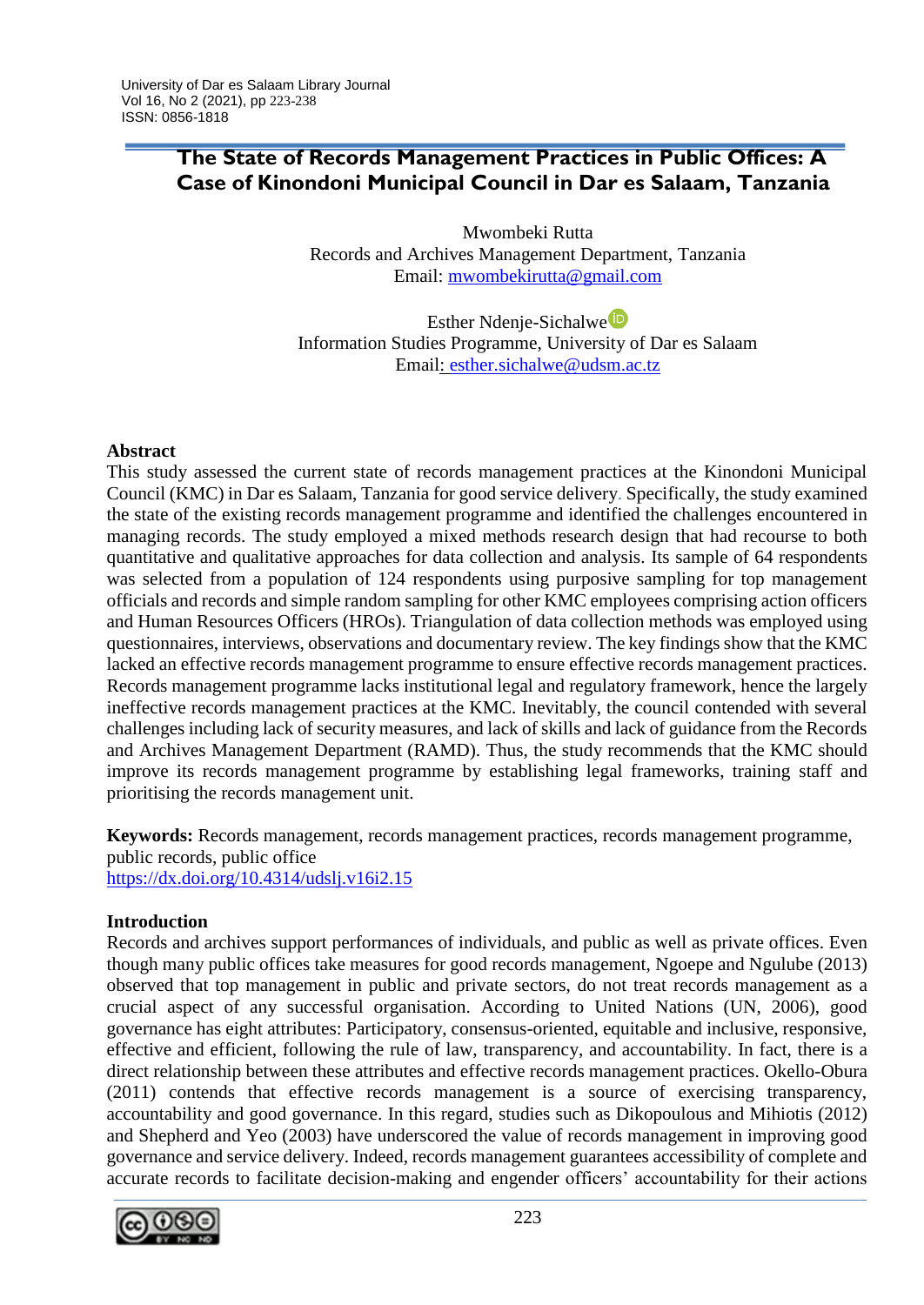(Chaterera, 2016). As such, effective records management practices create a way for fostering good governance and service delivery.

In the global context, countries such as the United States and the United Kingdom (UK) established records management programmes in the 1940s to address challenges associated with records management such as lack of policies and legislations, decongestions, lack of skilled personnel and poor protection and preservation of public records. They believe that such development is achievable through good records management. The UK government highly prioritises records management to ensure the effectiveness of the programme (Williams, 2006). The origin of records management in the US lies in the US Federal government throughout the late 1940s as progress from the US archival profession (Muemi & Rotich, 2015). According to Corporate Storage Service (2010), the United States had no standards for records management by that time, which led to a backlog of unwanted records and misplacement of records in public offices. After realising the poor state of its records management, the then US President Harry S. Truman established *a Hoover Commission* to make recommendations on administrative changes in the federal government. The National Archives and Records Administration (NARA) is responsible for archival and records management practices in that country. It has also the duty of inspecting public organisations' records and records management practices and can empower public servants with records management training in addition to providing service for the storage of inactive records (Office of the Federal Register, 2012).

In post-independence Africa, records management programmes also faced challenges, which inevitably resulted in poor records management. As a result, local governments had no good recordkeeping system to support their actions and serve as evidence for different transactions (Chaterera, 2016). This view was supported by a study of Keorapetse and Keakopa (2012) which found that in Africa many registries still had poor status in government structures and were administered by unskilled staff. In addition, initiatives for good records management practices were put in place by the Eastern and Southern Africa Regional Branch of International Council on Archives (ESARBICA) countries such as Zimbabwe, Malawi, and Zambia in the 1930s and 1940s (Keakopa, 2006). Botswana, for example, has taken some initiatives aimed to ensure good records management practices. Keakopa (2006) examined the development and situation of records management in Botswana and established that, the Botswana National Archives and Records Services (BNARS) had the responsibility of records management through the amendment of the National Archives and Records Services Act,1978 in 2007.

In the Tanzanian context, several initiatives have been undertaken to improve records management practices. A study by the International Records Management Trust (2011) established that Tanzania implemented the Public Service Reform Programme (PSRP) in the 1990s by establishing the National Archives to oversee the management of records in public offices. To ensure proper management of records, the government decided to shift the National Archives of Tanzania from the Ministry of Education and Culture to the President's Office - Public Service Management (PO-PSM) through Government Notice No. 289 of 1999. This shift led to the establishment of the Records and Archives Management Department (RAMD) in 2002 under the Records and Archives Management Act No. 3, 2002, which repealed the Records (Disposal) Ordinance, 1931 and the National Archives Act, 1965. Moreover, Tanzania launched the National Records and Archives Management Policy in 2011 to guide the management of both paper-based and electronic records. Mhina (2010) contends that in implementing the PSRP, the Tanzania government in 2002 established the Tanzania Public Service College under the Executive Agencies Act No.30, 1997 to train public servants, particularly records management personnel and secretaries. However, Ndenje-Sichalwe (2011) contends that the efforts made by the Tanzania government to implement the PSRP notwithstanding, the management of records within public offices remained largely poor.

Though records management is mandatory for public officers, various studies such as Katuu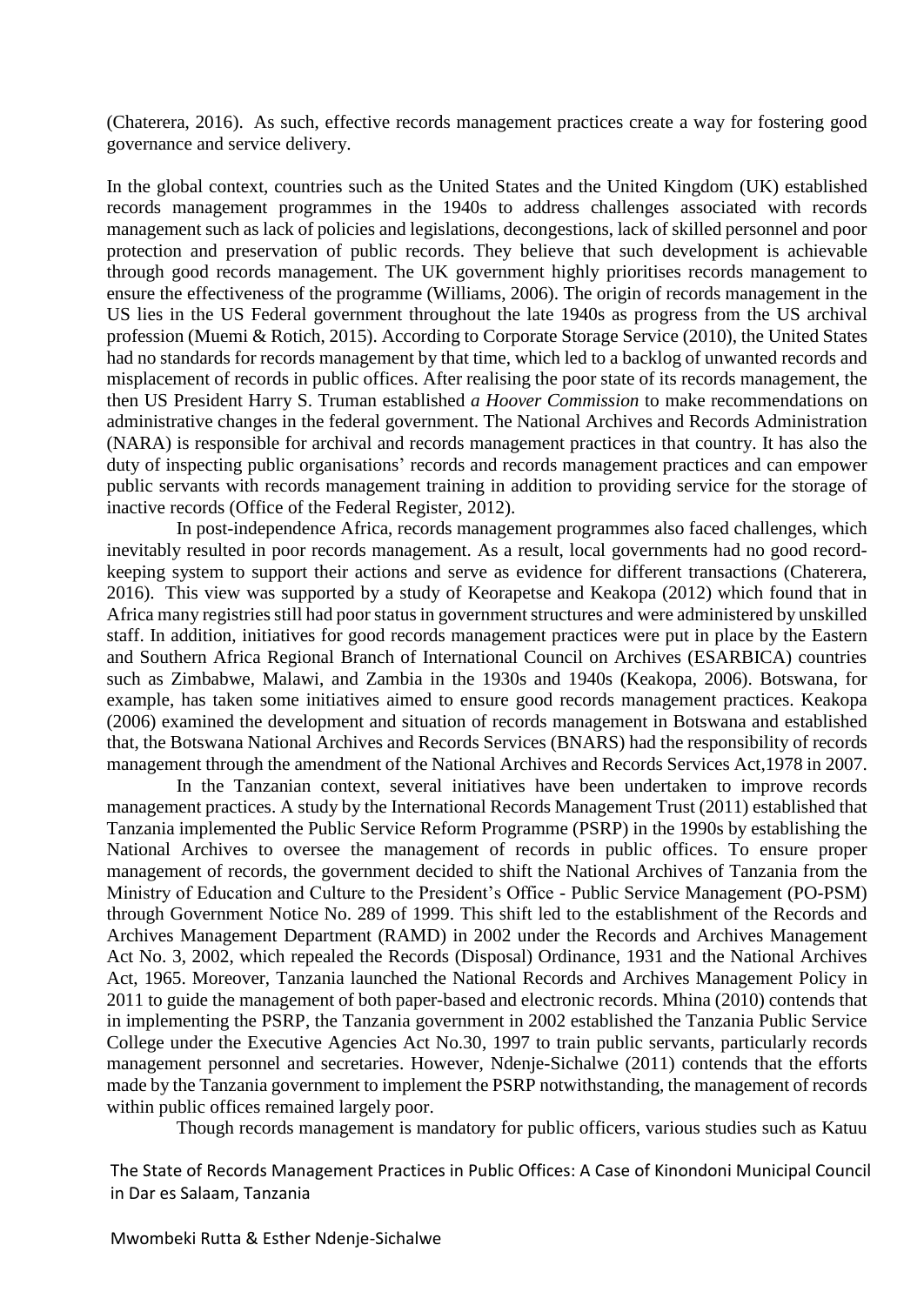and Van der Walt (2016), Okello-Obura (2011) and David (2017) have established that, many public offices in Africa faced challenges in managing records such as misfiling, poor filing system, loss of files and folios which resulted in poor service delivery. Moreover, studies by Ngulube and Tafor (2006), Barata *et al.* (2001), and Ndenje-Sichalwe (2011) and Kamatula (2010) have established that, this dire situation also exists in Tanzania. For example, the National Audit Office of Tanzania through Controller and Audit General (CAG) reports of 2014/2015, 2015/2016 and of 2016/2017 exposed lack of clear documentation for evidence as one of the key areas that hindered public offices such as KMC from attaining and upholding qualified audits. This anomaly results in inadequate records to support service delivery. This study, therefore, assessed the current state of records management practices at the Kinondoni Municipal Council to ensure good records management practices as a platform for good governance and service delivery in the public service.

## **Objectives of the Study**

The main objective of this study was to assess the state of records management practices at the Kinondoni Municipal Council. Based on this broad objective, the study specifically addressed the following research questions:

RQ1. What is the state of records management programme at the Kinondoni municipal council? RQ2. What challenges does the Kinondoni municipal council encounter in managing records?

## **Literature review**

The section reviews literature related to the study. It provides insight of the state of records management programme globally, Africa and Tanzania and their challenges.

# *State of Records Management in Developed Countries*

Records management programmes are essential in organisations to ensure sound records management (Njeru *et al.*, 2017). Such programmes entail managing records in their various stages from creation to disposition. Measuring the effectiveness of a records management programme focuses on aspects such as records management system, storage and control of records, disaster recovery plan and vital records programme, records management policies, regulations and guidelines, and appraisal and disposition of records. According to Ginsberg (2016), public offices in the US have established records management programmes, which document actions and transactions to engender public access. In fact, records of federal archival value get transferred to NARA for future reference and construction of social memory (Ginsberg, 2016). In the same vein, Australia has managed to implement the Design and Implementing Records Keeping System (DIRKS) by establishing effective records keeping system for both paper and electronic formats. Indeed, developed countries such as the UK, the US and Australia have admirably managed to initiate aspects of records management programme, for example, the classification system, policies and guidelines and security and preservation of records (Cunningham & Robertson, 2002; Williams 2006; Smith, 2007; Ginsberg, 2016).

On the other hand, in Africa a study by Matangira *et al* (2013) on establishing a university records management programme found lack of a common filing system to classify their records. The study also found that there were no standards for common records classification at the University of Namibia. A study by Ngoepe and Van der Walt (2010) on a framework for a records management programme in the Department of Co-operative Governance and Traditional Affairs in South Africa found that, although there was an approved file plan, there was inadequate provision of training on how to execute the plan. In fact, the records management system at Co-operative Governance and Traditional Affairs (COGTA) was ineffective because it did not resemble business activities and clients need. In Tanzania, Ndemanyisho (2014) found that TRA lacked an effective records management system, and appropriate and adequate storage of records, which affected the records management

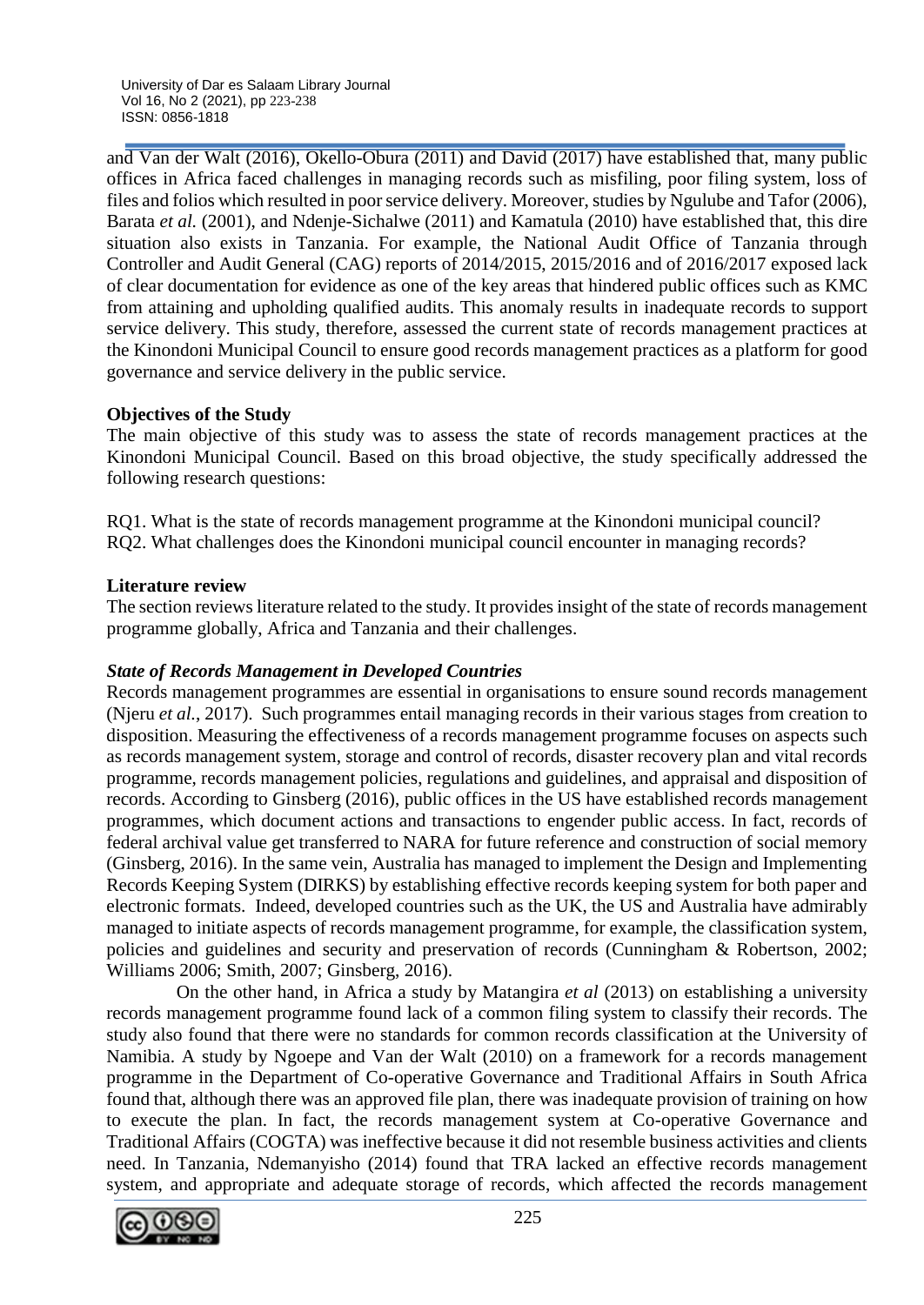programme. Whereas in developed countries records management systems have been fined tuned to work well in developing countries the systems in place largely face challenges to effectiveness.

#### *Records Storage and Security*

The effectiveness of records management programme in developed countries is enhanced by developed records management legislation and standards such as the Data Protection Act of 1998, BS 5454 of 2000, ISO 15489 of 2006. For instance, the BS 5454 of 2000 call for the storage and exhibition of archival documents standard aimed to guide the protection and preservation of records (Williams, 2006). Although developed countries had security measures on records, researchers found that in Africa the situation was different. Matangira *et al* (2013), for example, show that although the university had a good vital records plan against disaster, there were no standards let alone a system for managing records in all the departmental archives for future reference. Nengomasha (2013) pointed out that records management programmes in ESARBICA countries remained largely ineffective. In Tanzania, results from studies by Marwa (2015), Ndemanyisho (2014), and Kamatula (2010) show that files were lost and action officers keeping them for too long in their offices; meanwhile, the transfer of these files from one office to another occurred without prior consultation of the registry staff. These delays and loss of files affected service delivery and, eventually, accountability. Marwa (2015) found that records management programme in LGAs was ineffective because there were no security measures and preservation methods to ensure the security of records in their systems.

#### *Records Management Legal Frameworks*

The development of legislations such as the Freedom of Information Act of 2002 in the UK ensures transparency and accountability in public services, which results in good governance and service delivery through documentation of their actions and giving the public ready access to information (Smith, 2007). Ginsberg (2016) found that NARA had established retention and disposition schedules in public offices for timely appraisal and disposition of records. Cunningham and Robertson (2002) contended that there were policies and guidelines such as the Records Management Instructions Guidelines of 2002 produced by National Archives to guide records management in public offices. Cunningham and Robertson (2002), Williams (2006) and Ginsberg (2016) show that developed countries such as the UK, Australia and the US have taken initiatives of training records practitioners for effective records management. According to Cunningham and Robertson (2002), Archives of Australia has developed and conducted regular courses, workshops and seminars on how to implement the DIRKS for effective records-keeping systems. As a result, records are managed effectively in an appropriate system, which enhances transparency and accountability.

In contrast in Africa, the situation was different. Generally, the management of records in most organizations lacked records management policies, retention and disposition schedules. Ngoepe and Van der Walt (2010) found that, though the NARS Act stipulates mandate of National Archivist to authorize the appraisal and disposition of records, this was not done at COGTA. As records were not managed in accordance with policy requirements, services delivery suffered. Due to lack of retention and disposition schedules, records at the COGTA were destroyed regularly by registry staff whereas others were kept in registries without being appraised and destroyed or transferred to archival repositories as required under NARS. Another factor facilitating effective records management programme has to do with timely and authorised appraisal and disposition of records. In Tanzania, Ndenje-Sichalwe (2011) revealed that many organisations downgraded records management as a field that required unskilled personnel and one that did not need any investment in training personnel. This tendency resulted in the employment of unskilled personnel in records management, especially in African countries. Generally, in Africa, records management programmes are affected by low priority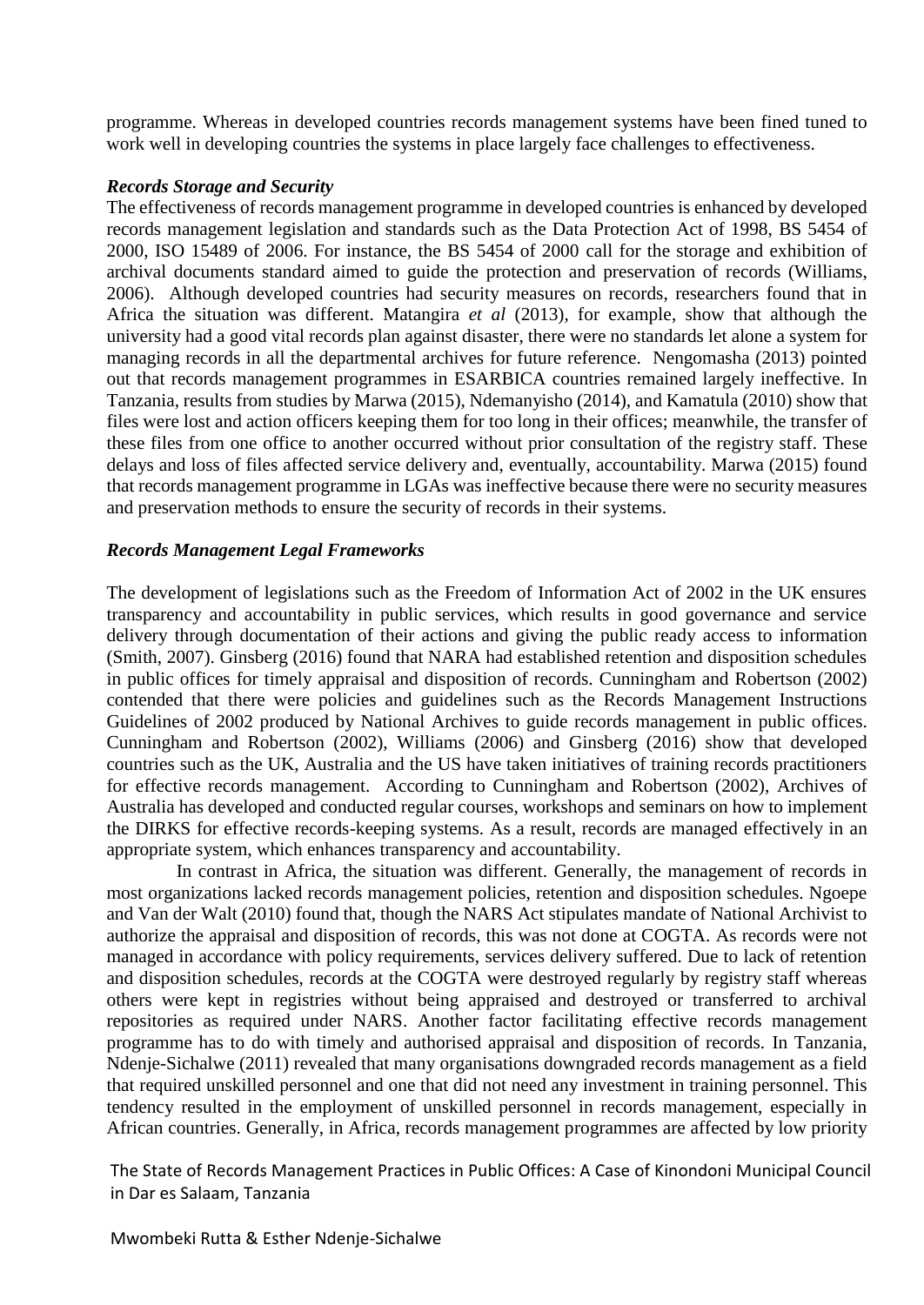given to records management; there are also no legal frameworks in many African countries to guide practices in records management, lack of skilled records practitioners and inadequate financial resources.

## **Methodology**

The study was conducted at the Kinondoni municipal council (KMC) in Dar es Salaam, Tanzania. The KMC is one of the five municipalities in Dar es Salaam region. The Government Notice No. 4 of 2000 issued by the President's office, Regional Administration and Local Government established the KMC as an autonomous body. The municipal council is charged with the responsibility of delivering services to the public. Most of the council's revenue comes from levies and taxes. The KMC is one of public offices that features in CAG reports of 2014/2015, 2015/2016 and of 2016/2017.

The study used a mixed methods research design to investigate the records management practices at the KMC. However, the study was primarily quantitative due to the nature of the study, with the qualitative dimension playing a complementary role that enriched the research. In all, 64 respondents were drawn from the target population of 124 staff. Purposive sampling was used to select top management and records staff whereas simple random sampling was applied to pick action officers and HROs. Purposive sampling was applied to the two former groups largely because of their strategic roles in KMC related to records management whereas simple random sampling for the latter two groups ensured representativeness and non-biasness. In the final analysis, all these respondents were crucial for the study because they engaged in implementing various policies and guidelines—either directly or indirectly at the KMC.

As a mixed methods study, both the qualitative and quantitative approaches were employed in collecting and analysing data. Questionnaires used to collect quantitative data were distributed to 58 respondents comprising 11 Human Resource Officers, 19 action officers from different departments and 28 registry staff/records personnel. These questionnaires explored information on the state of records management including security measures and challenges the KMC faced in managing records. There were two sets of questionnaires: One for records personnel and the other for action officers and HROs. For qualitative data, both structured and unstructured interviews were used to collect qualitative data from 6 respondents from top management comprising the Mayor, Municipal Director and Heads of Department. There was one set of interview guide used to collect data from top management.

Moreover, the study employed non-participatory observation method to complement data collected from the questionnaire survey and interviews. Furthermore, the study used document review for some organisational documents such as strategic plans, organisational journals, staff regulations, annual financial reports, and organisational charts to collect additive data that made the study comprehensive. This technique facilitated the comparison of findings relative to the real situation on the ground. Quantitative data were analysed by using the Statistical Product and Service Solution (SPSS) for descriptions in percentages and frequencies. Qualitative data were subjected to thematic coding analysis whereby themes were arranged in accordance with the research objectives.

Data quality control was maintained by ensuring data reliability and validity before and during data collection. Pre-testing data collection instruments at KMC to determine whether it would yield the answers helped to ensure data validity. Specifically, questionnaires and interview guide were tested with records personnel and heads of department at the KMC. In addition, some questions were reviewed to ensure they met all the requirements and measured what they were supposed to measure. The study also attained reliability of data through triangulation of data collection tools. Furthermore, the study observed research protocols including obtaining necessary clearances ahead of data

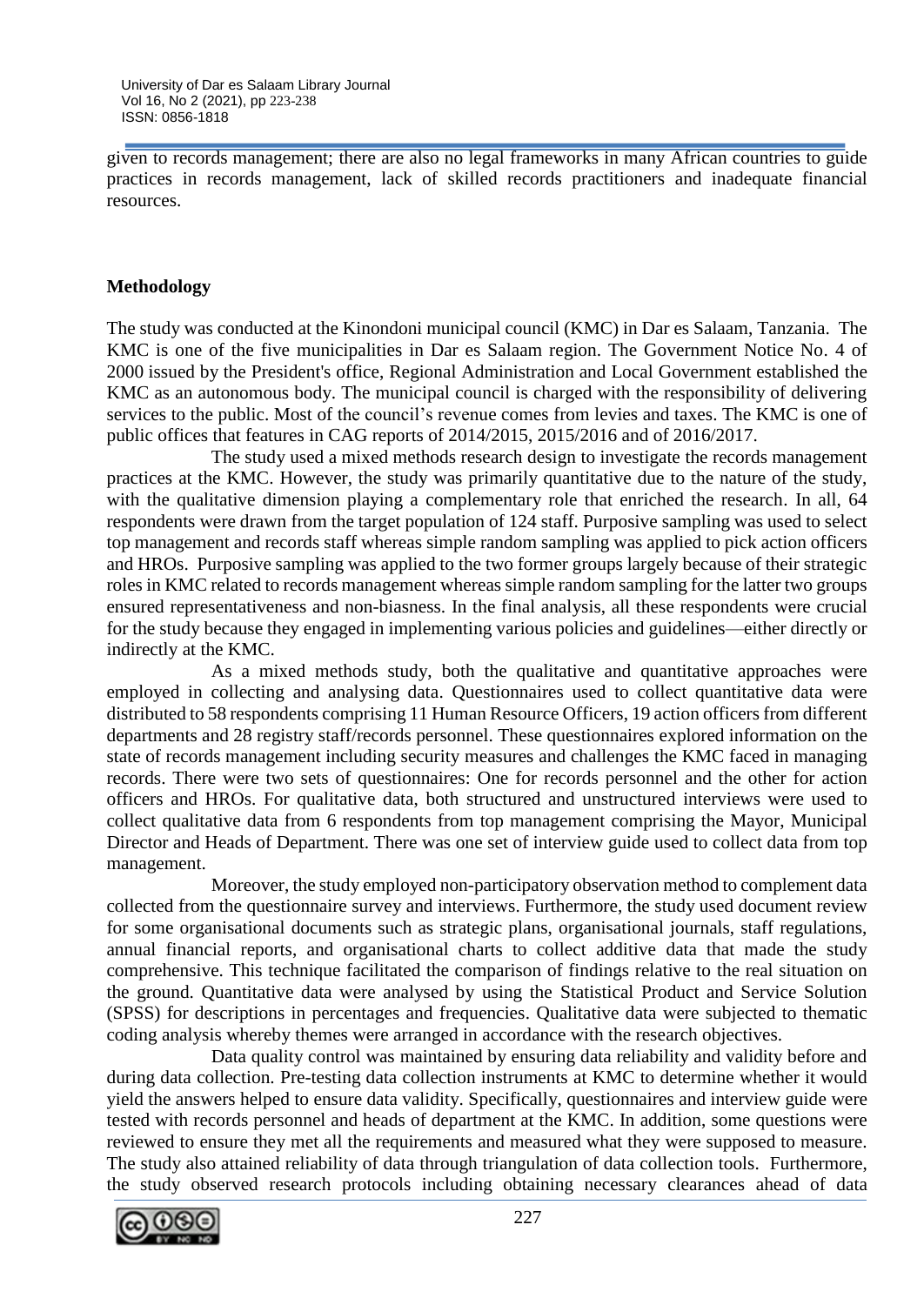collection, getting informed consent and ensuring voluntary participation of respondents. Consequently, data were collected, analysed and discussed with a high degree of confidentiality. There was no personal interest considered during data collection and report writing.

#### **Results**

#### **State of Records Management Programme at KMC**

The state of records management programme was assessed in terms of records management policies, regulations and guidelines; records creation and classification system; tracking and use of records; separation of active and inactive records; security and preservation mechanisms at the KMC as a mandatory requirement for effective records management.

#### *Existence of Records Management Policy at KMC*

Generally, an effective records management programme requires a records management policy to guide records management practices in any public offices. Data from HROs, action officers and records personnel show that 38(65.6%) of the respondents indicated the absence of records management policy at the KMC whereas 12(20.7%) indicated the existence of a policy, and eight (13.7%) had no idea of the existence of such a policy. In fact, it was further confirmed through interview and observation that the KMC had no such a policy. Through interview one respondent said:

… *ever since I was employed I have never come across a policy covering records management [at KMC]…*

From the study findings, it was apparent that the KMC lacked a council-wide policy to guide records management practices in the institution.

#### *Records Management Regulations, Procedures and Guidelines at KMC*

Effective records management programme requires regulations, procedures and guidelines to guide the creation, maintenance, use and disposition of records. As such, records personnel were asked to indicate whether records management regulations and procedures existed at the KMC. The results show that only 2(7.1%) respondents indicated the existence of such regulations and procedures, while an overwhelming majority (25, 89.3%) indicated the non-existence. Only 1(3.6%) respondent was unaware of the existence of such regulations and procedures at the KMC. When respondents were further asked to mention the records management regulations and procedures available, only 3(10.7%) managed to mention the Records and Archives Management Regulations of 2007. In other words, records practitioners generally lacked awareness of regulations and procedures the government provided to initiate and ensure effective records management practices in public institutions.

The records personnel were further asked to indicate the availability of records management guidelines managing records at the KMC. The results show that 19 (68%) indicated the availability of such records management guidelines whereas 5 (18%) cited their absence. Another 4(14%) respondents had no idea about such existence at the KMC. Further required this set of respondents to mention the guidelines. Fifteen (78.9%) mentioned the National Registry Procedures Manual of 2007, and 3 (15.8%) cited the National Desk Instructions for Registry Staff and Records Users of 2009. The remaining 1 (5.3%) had no idea of the existence of any such guideline. During interviews with top management, one respondent

The State of Records Management Practices in Public Offices: A Case of Kinondoni Municipal Council in Dar es Salaam, Tanzania

Mwombeki Rutta & Esther Ndenje-Sichalwe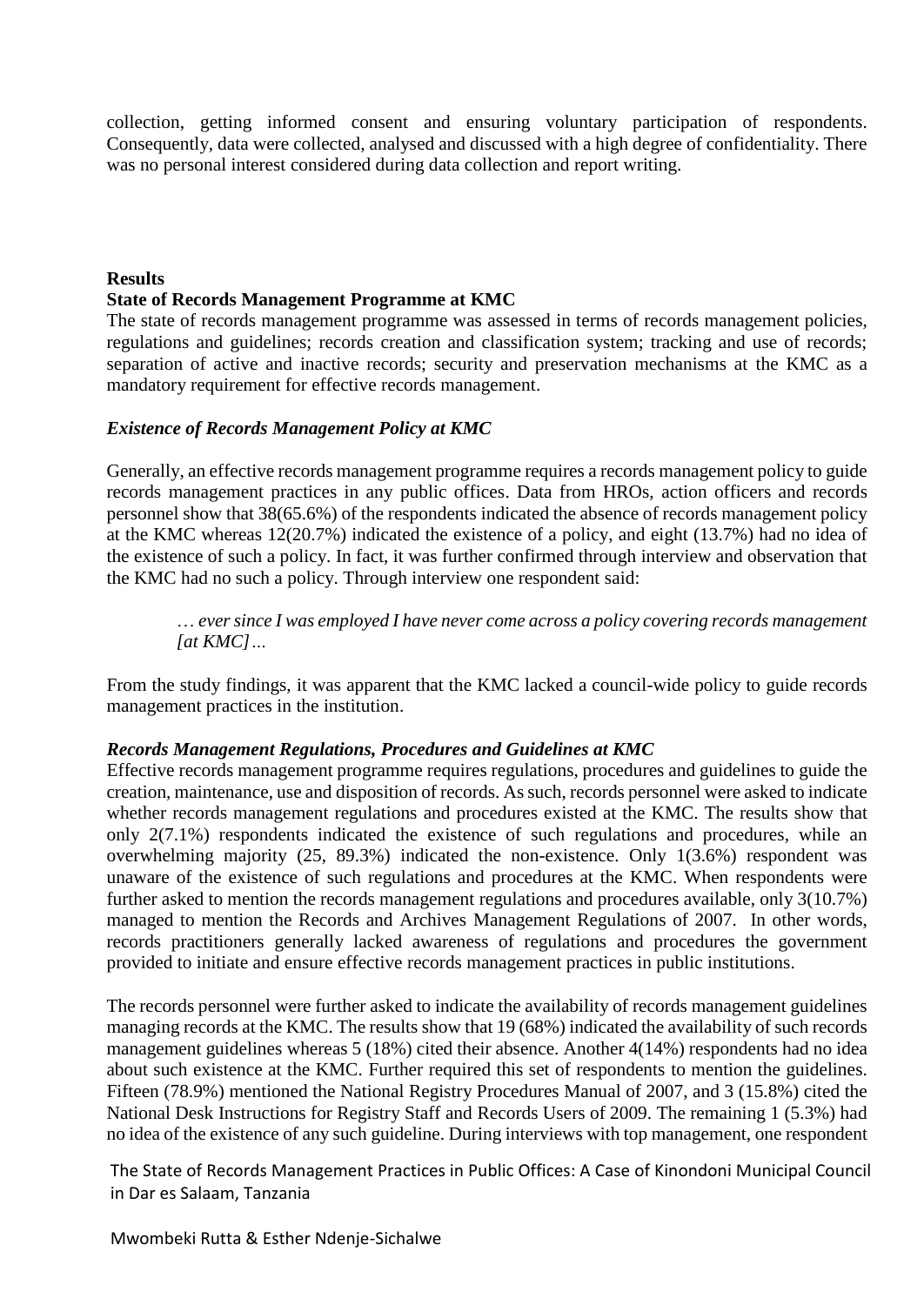said:

*…KMC has no written guideline of records management; we are guided by other guidelines provided by the government…*

Records personnel were further asked to indicate whether the retention and disposition schedule existed at the KMC. All the 28 (100%) respondents confirmed a lack of records retention and disposition schedule. Implicitly, the KMC lacked crucial information management tools and preparedness.

## *Records Creation and Classification System used at KMC*

According to ISO 15489 (2001), records management programme requires a systematic, comprehensive, simple and usable records management system. This system captures, maintains each record created and received in public office. Thus, records personnel, action officers and HROs were asked about the system that they used to manage records. The responses indicate that 41(70.7%) of the respondents reported that the KMC used the alphanumerical system to manage records whereas 11(20%) mentioned the numerical system, and six (10.3%) cited the alphabetical system. Overall, the respondents provided varied responses on what system the KMC deployed. This variation in responses raised further questions about the actual system in place. During an interview, one of the top management said:

### *…We normally use the alphanumerical system which is simple for our staff …*

This official confirmation illuminated on the system in place but also hinted at some of the staff's lack of understanding of the system they applied in their institution. In fact, the study also independently verified through observation that the KMC used the alphanumerical classification system to manage its records. Implicitly, it was neither the numerical as cited by 20 percent nor alphabetical as indicated by 10.3 percent of the respondents.

## *File Movement Control System used at KMC*

Records are captured in a records management programme for retrieval and use in day-to-day organisational transactions. Such records need to be well-retrieved and captured by the system after being used. Magaya (2010) underscores the value of an effective file movement control system to ensure retention of records in the system in the post-use period. Doing so prevents misplacement and loss of vital records. In this regard, records personnel were asked to indicate whether the KMC had an organisational index for recording organisational files. The findings show that 18(64%) of the respondents agreed that the KMC had a file index whereas five (18%) indicated otherwise and another five (18%) were ignorant about the existence of such a file index at the KMC. Records personnel also mention other file movement tools deployed in tracking of file movement. Table 1summarises the list of file movement control tools the respondents indicated to exist at KMC:

| Table 1: File Movement Control Tools at KMC(n=28) |                  |                   |  |
|---------------------------------------------------|------------------|-------------------|--|
| <b>File movement tool</b>                         | <b>Frequency</b> | <b>Percentage</b> |  |
| Transit sheet                                     |                  | 28.5              |  |
| Transit ladder                                    |                  | 25                |  |
| File diary                                        |                  | 18                |  |
| Morning list book                                 |                  | 28.5              |  |
| <b>TOTAL</b>                                      | 28               | 100               |  |

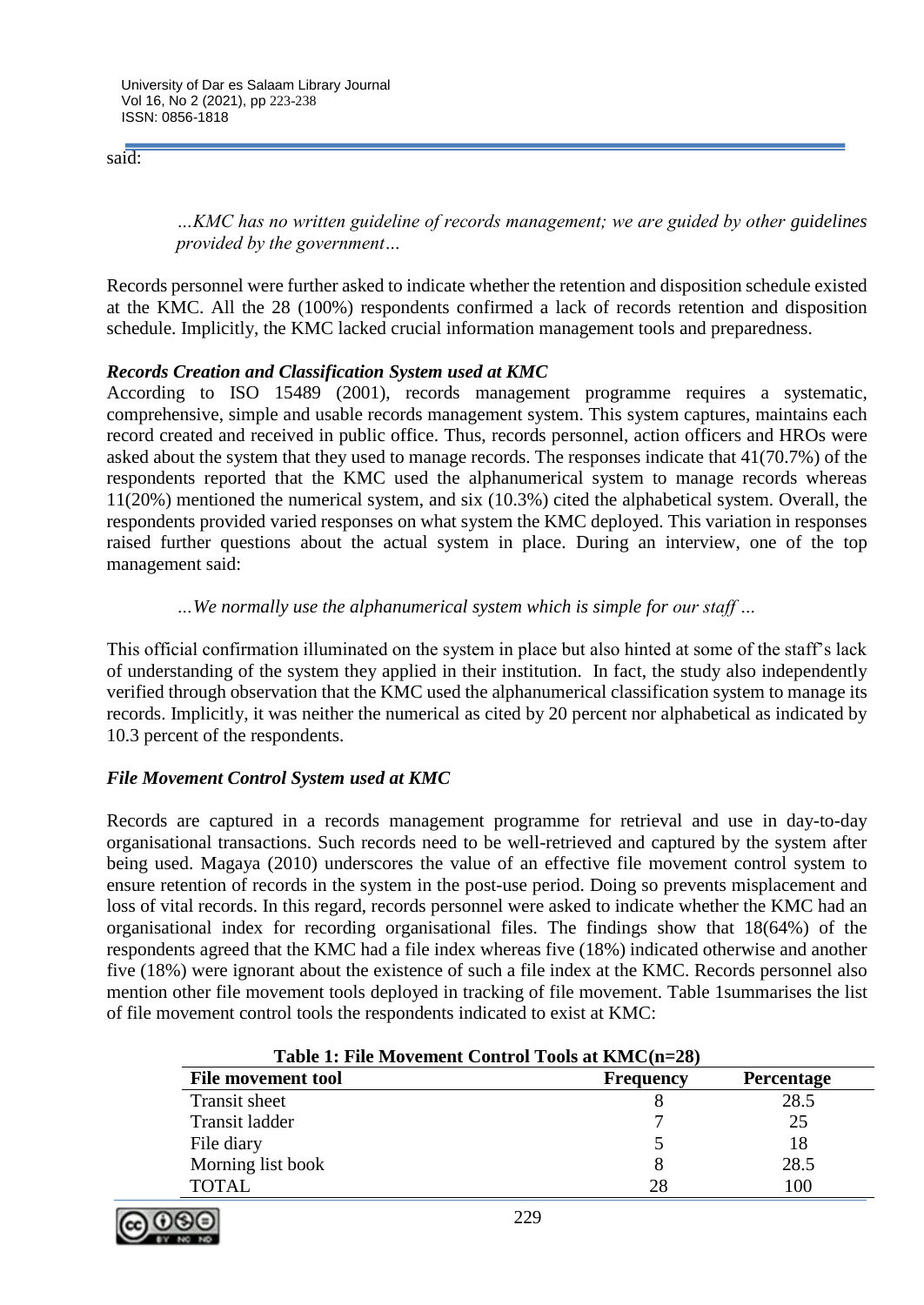Table 1 illustrates that, eight (28.5%) respondents mentioned transit sheet as one of file movement control tools whereas seven (25%) mentioned the transit ladder and five (18%) mentioned file diary and morning list book as the tools for control files at the KMC. Moreover, the study established the maximum time used to wait for the file they sought from registry after making a requisition among HROs and action officers. Further, 12 (40%) respondents indicated receiving files from registry within  $1 - 2$  hours, 14 (46%) within  $10 - 15$  minutes, and two (7%) indicated it took them the whole day to receive the file. Implicitly, file movement control system was not that effective at the KMC regardless of the existing file index, transit ladder, transit sheet, file diary and morning list book as file movement control tools. In other words, there was a problem in the retrieval system at the KMC because some files were obtained after two hours, and sometimes records personnel spent the whole day tracing the files.

#### *Security and Preservation Mechanism at KMC*

Effective records management programme requires a well-designed security and preservation of records against disaster and breach of public information. Records security and preservation starts with good storage in terms of space, physical condition and facilities. As such, the study assessed the state of records security and preservation among records personnel at the KMC. Records personnel were asked to identify records preservation mechanisms used to protect records against disaster at KMC. The findings are as summarised in Table 2:

| <b>THEIR FIGURE I</b> LOST THUGH INTERNATION REMAINS DISRUSS $\left( \text{h=20} \right)$ |                  |            |  |
|-------------------------------------------------------------------------------------------|------------------|------------|--|
| Records preservation mechanism                                                            | <b>Frequency</b> | Percentage |  |
| Installation of fire extinguisher system                                                  | 16               |            |  |
| construction of grilled doors and windows                                                 | 12               | 43         |  |
| Construction of grills in at doors and windows                                            | 12               | 43         |  |
| Inspection of the sprinkler system                                                        |                  |            |  |
| <b>Installation of CCTV Cameras</b>                                                       |                  |            |  |
| <b>TOTAL</b>                                                                              | 28               | 100        |  |

**Table 2: Records Preservation Mechanism against Disaster (n=28)**

Table 2 indicates that 16 (57%) respondents mentioned the use of fire-extinguisher for records preservation whereas 12 (43%) respondents mentioned the installation of fire alarms into record office and construction of grilled doors and windows. None of respondents mentioned on installation of CCTV camera and inspection of the sprinkler system. During an interview one respondent said:

*… We normally use fire-extinguisher as precautions in case of fire eruption…*

Although some respondents mentioned the installation of fire alarms into the records office, there was no installed alarm observed by the study. Respondents were further asked on the existence of a vital records recovery plan. The findings show that 22(79%) respondents disagreed on the existence of a vital record plan, two (7%) respondents agreed with the existence of such a vital records plan, whereas four (14%) respondents were not aware of whether KMC had a vital record plan or not. Due to these variations in the responses on the existence of a vital record plan, the study confirmed through interview when one respondent said: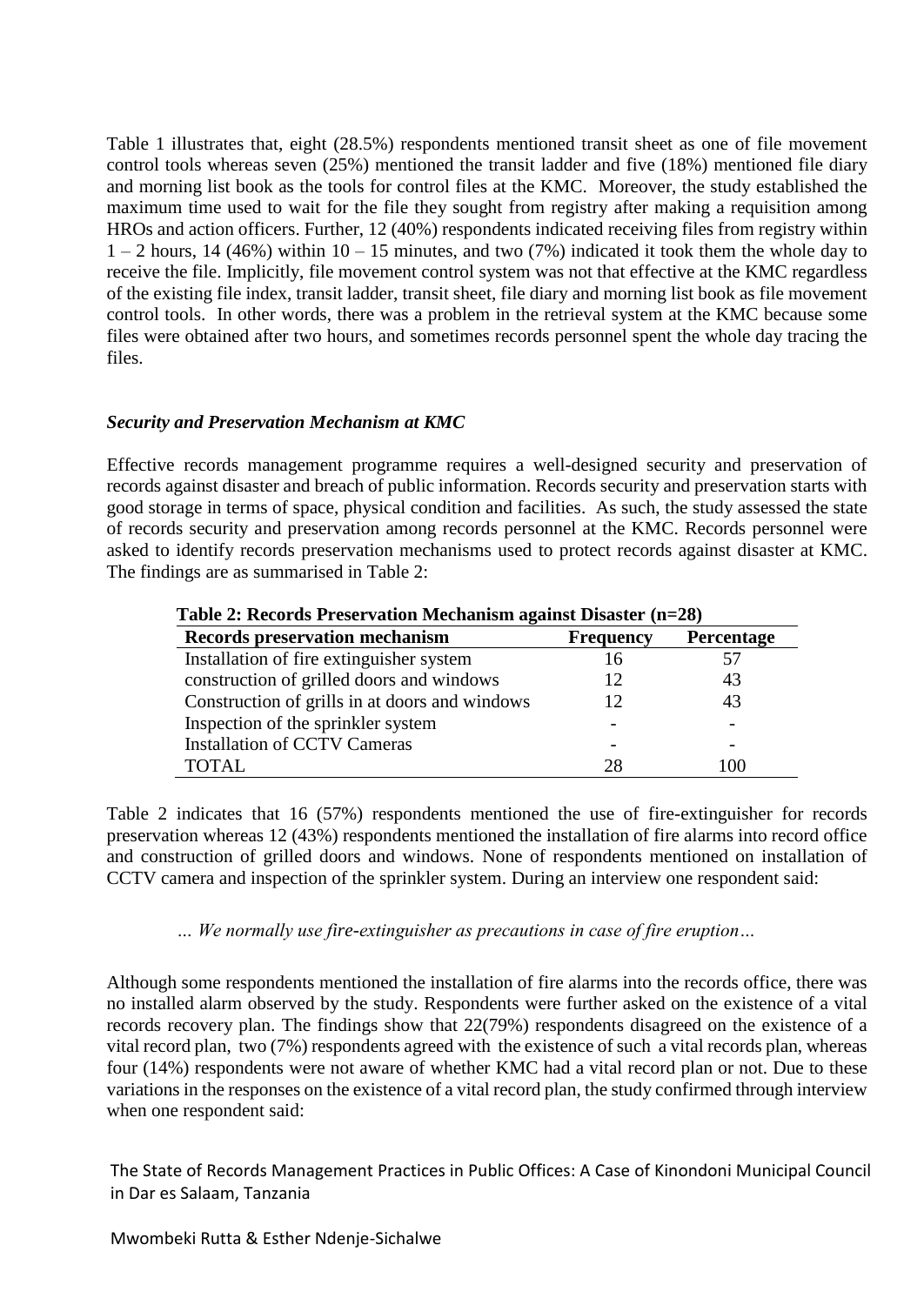*…There is no written plan though we take care on such vital records…*

Records personnel were further asked to state whether the KMC had a written disaster preparedness plan to rescue records in case of disasters occurred at the KMC. The findings indicate that 24(86%) respondents disagreed on the presence of written disaster preparedness plan whereas one (3%) respondent agreed that there was a written disaster preparedness plan. This finding reveals the extent to which records are at risk since there was no written plan was observed. The HROs and action officers were asked to state whether they have access to their files in the registry. The study findings also show that 20(66.7%) respondents accessed their own files whereas 10 (33.3%) did not access their own files. Furthermore, the findings show that most of the HROs and action officers managed to access their personal files, something which was unacceptable because of legal restrictions. Thus, records security and confidentiality were not adhered to in managing records at the KMC.

# *Challenges to Ensuring Effective Records Management at KMC*

The study also assesses the challenges affecting records management at the KMC, which constrained its having an effective records management programme. The results were complemented by findings from top management collected through interviews. Table 3 illustrates the results:

| Table 3: Challenges affecting Records Management at KMC (n=58) |                  |                   |  |
|----------------------------------------------------------------|------------------|-------------------|--|
| <b>Challenges</b>                                              | <b>Frequency</b> | <b>Percentage</b> |  |
| Lack of RAMD support on records management                     | 32               | 55.2              |  |
| Lack of resources for managing resources                       | 28               | 48.3              |  |
| Lack of policies, regulations, guidelines and procedures       | 22               | 40                |  |
| Lack of skills and knowledge among records practitioners       | 13               | 22.4              |  |
| Low priority given to records management                       | 12               | 20.7              |  |

## **Table 3: Challenges affecting Records Management at KMC (n=58)**

Table 3 shows that the main challenge cited by 32(55.2%) were KMC's lack of guidance and support from the Records and Archives Management Department (RAMD). As Magaya and Lowry (2011) pointed out, the PSRP initiated the establishment of RAMD to oversee records management in public offices as a mandatory requirement under the RAM Act No. 3 of 2002. However, the KMC claimed that RAMD has never visited them to provide technical advice on records management. During an interview, one respondent said:

*… We have not been visited by RAMD to guide us on a suitable way of managing records …*

This neglect affected their performance as they lacked directives and technical guidance from RAMD. RAMD as the only and independent department to regulate records management activities in Tanzania has never visited KMC to provide advise them on records management. This was revealed by one interviewee who said:

*… I am not aware about RAMD and their functions because they have never visited us…*

Another respondent said:

*… We face a lot of challenges in managing records and all of this we have not been visited*  with RAMD for auditing and advice ... sometime this field is downgraded because RAMD

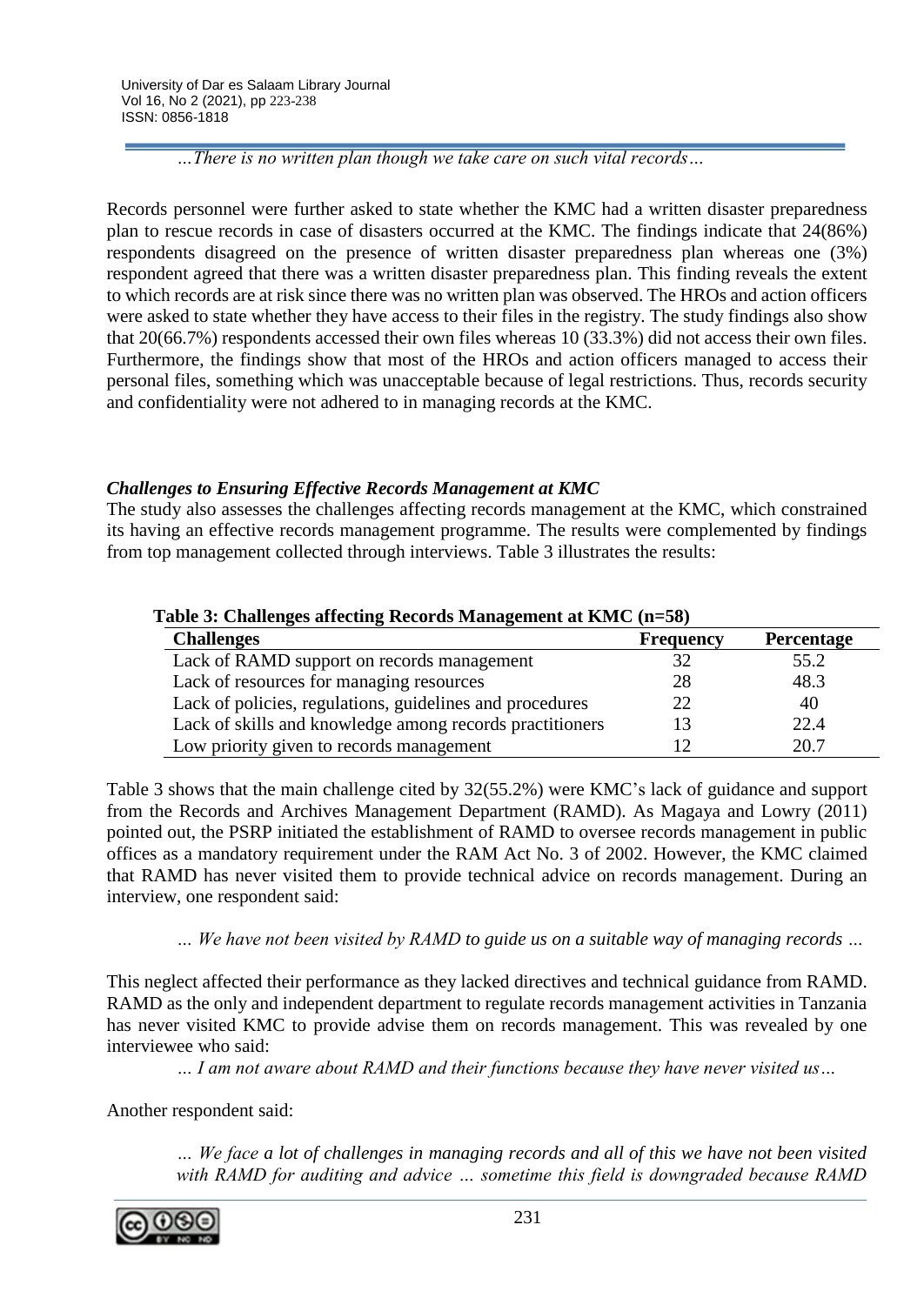*does not put emphasize to improve the records management situation…*

The second challenge that affects records management at the KMC was lack of skills and knowledge among records practitioners, especially action officers. During interviews, one records personnel said:

*… We face challenges from users of records because they lack knowledge on how to handle records, for instance, how to minute files, file handling, follow file movement, control tools when transferring the files from one office to another…*

Thirdly, respondents identified lack of resources for managing records effectively as an impediment to the system in place. The overriding problem emerged to be KMC's lacking adequate budget to buy appropriate and adequate storage facilities, install security system, and train records practitioners. In this regard, one respondent said:

*…We don't have enough resources to install CCTV camera in the registry and train records users…*

Some records personnel were aware of the need for effective records management at the KMC; however, there were inadequate resources to support records management activities. In fact, observation established a mixing of both active and semi-active records due to lack of space

Fourth, lack of policies, regulations, guidelines and procedures emerged to be another sticking point. Although it is a mandatory requirement to develop an organisational policy, regulations, guidelines and procedures in Tanzania's public institutions, KMC had failed to develop legal frameworks to foster efficient and effective organisational records management.

During interviews, it emerged that top management were not aware of the essence of records management for fostering accountability and quality service delivery. In fact, the top management did not proactively support the records management unit in terms of sufficient budget, developing and implementing policies, regulations, guideline and procedures, training records practitioners and motivation among records personnel. In this regard, one respondent claimed:

*…We lack support from our supervisors, we fail to attend short courses and we do not have any developed policy or guideline because top management does not see its essence…*

Although ISO 15489 (2016) requires the top management in each office to support the enforcement of the records management policy among records practitioners in any organisation, the KMC has failed to support the records management unit in meaningful and substantive ways. In consequence, records personnel were largely unmotivated, hence lacked morale of working towards achieving good records management at the KMC. One respondent blamed the management thusly:

*… We are not considered as other employees in terms of [benefiting or accessing] short courses, no one respects the contribution of records personnel [since they were not treated as a priority unit], and this affects morale to ensure records are well managed…*

This situation inevitably affected records management because of the low priority accorded to organisational records management. Eventually, accountability and good service delivery at the KMC suffered since they need a functional, effective and efficient information management system for them to take root in an organisation and thrive sustainably.

The State of Records Management Practices in Public Offices: A Case of Kinondoni Municipal Council in Dar es Salaam, Tanzania

Mwombeki Rutta & Esther Ndenje-Sichalwe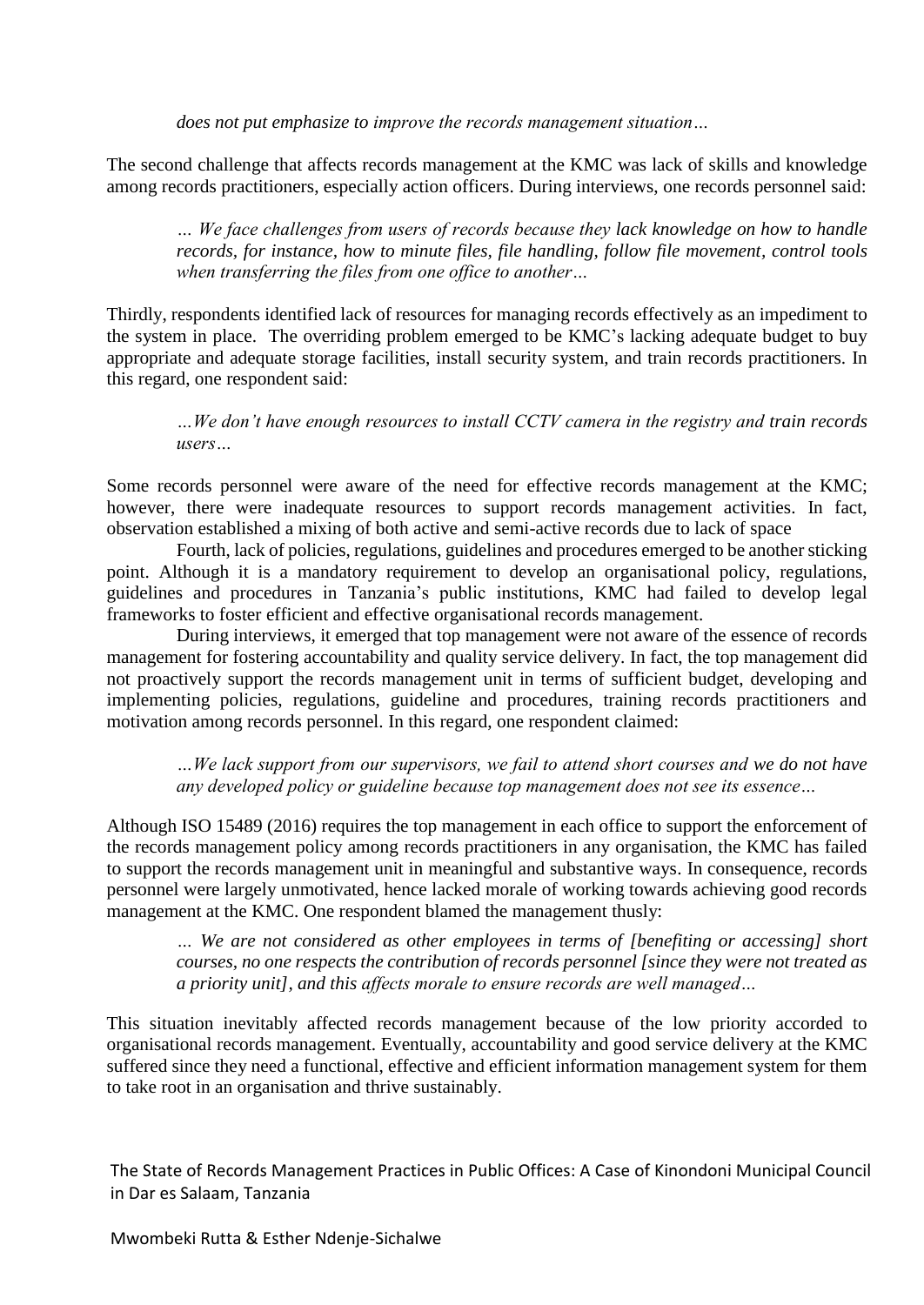### **Discussion**

## *Existence of Records Management Policy at KMC*

Results show that KMC had no Records Management Policy. This result has negative impact on the institution's records management practices. As Nengomasha (2013) contends, the management of records without a policy results tends to translate into an unsuccessful records management programme. According to ISO 15489 (2006), each public office ought to develop and communicate records management policy to all its units. Yet, at the KMC this was not the case. Without a records management policy in place, it was difficult to inculcate a culture of commitment to records management among staff since this policy document outlines the responsibilities and duties of each staff in records management system. In fact, Kamatula (2010) asserts that the records management policy benchmarks records management performance. It was also one of the most significant factors hindering the effectiveness of the records management programmes at KMC, which in turn affected organisational performance of the KMC. Similarly, Bakare *et al.* (2016) found that Nigerian LGAs have ineffective records management programme due to lack of such a records management policy. Furthermore, Njeru *et al.* (2017) found that the Parliamentary Service Commission of Kenya (PSC) had no records management programme in place due to lack of a policy governing such records.

## *Records Management Regulations, Procedures and Guidelines at KMC*

These results indicate that, the KMC had no organisational records management regulations, procedures and guidelines. In consequence, the records personnel were guided by national guidelines which were even unknown to some of the records personnel. Indeed, the Records and Archives Management Act No. 3 of 2002 requires each public office to develop and enforce a retention and disposition schedule for timely appraisal and disposition of records. Although there is emphasis on developing organisational regulations, guidelines and procedures, the KMC had failed to develop and deploy such legal tools. The absence of these legal tools affected records management practices since records practitioners managed records with recourse only to their acquired experience, which provided no guarantees for novices to the organisation. Ginsberg (2016) proffered that the availability and implementation of retention and disposition schedules in public offices for timely appraisal and disposition of records creates effective records management. Yet, KMC lacked retention and disposal schedule to implement appraisal and disposition of public records. Such lack of retention and disposition schedules impacted on the illegal disposition of records as contended by Ndemanyisho (2014) contend that the TRA lacks retention and disposition schedules, which resulted in ineffective appraisal and disposition. Moreover, Ngoepe and Van der Walt (2010) observed that due to lack of retention and disposition schedules, records were destroyed regularly by registry staff and others were kept in registries without being appraised and destroyed or transferred to archival repository, which hindered effective records management.

## *Records Creation and Classification System Used at KMC*

Though the Tanzania government embraces and underscores the Keyword system, the KMC has failed to introduce this system. Paradoxically, the KMC used the alphanumerical system, which faces many challenges such as misfiling and does not allow for expansion. Therefore, the KMC system was not effective and appropriate enough to meet the legal requirements. These findings comply with what other researchers observed in different countries. Matangira *et al.* (2013) observed that the University of Namibia lacked a common filing system to classify their records; in fact, there were no standards for

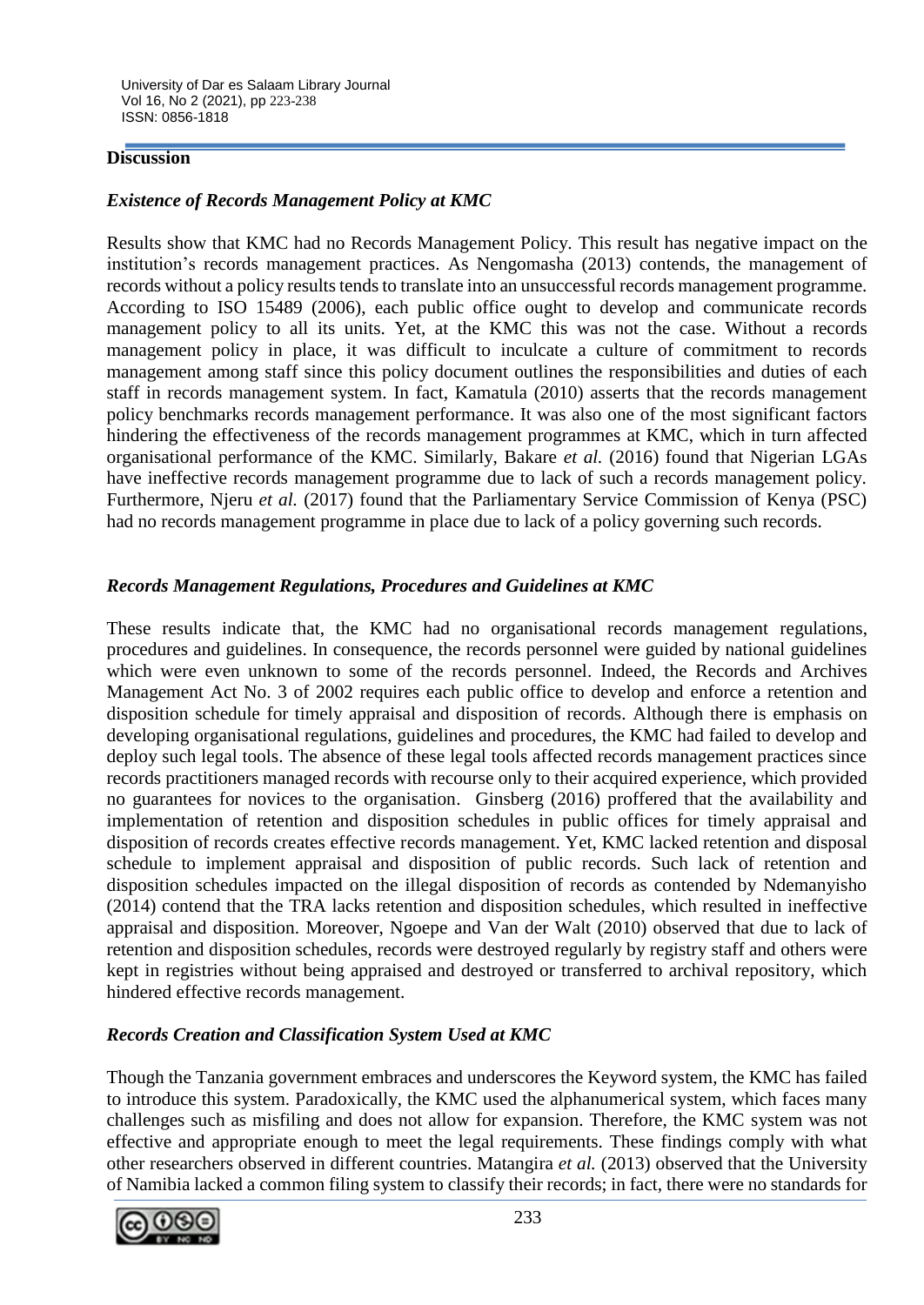common records classification because the records management systems in the university were not functioning effectively. Barata *et al*. (2001) contended that in Namibia records management systems were not appropriate to records created; as a result, the records in Namibia were in a poor condition. Ngoepe and Van der Walt (2010) also found that records management system at COGTA did not resemble business activities and clients' needs because the consultants employed to develop the system had failed to understand the nature of activities and records created, hence the failure to meet their needs. Some records practitioners were not even aware of the system in use for classifying records at the KMC. This non-awareness affected the records management performance because professionals' failure to differentiate between numerical and alphanumerical systems implies that they were unable to classify and index records as required to support the retrieval and utilisation of records. In consequence, there was misfiling, backlogs of records, inadequate space, bulkiness of files, loss of files, misplacement of records, and use of much time on information retrieval efforts. The same observation was made by Kamatula (2010) at the UDSM who established difficulties in filing letters and retrieving documents at the institution because of variations in the systems in use in the absence of an effective records management system.

### *File Movement Control System Used at KMC*

The findings show that the KMC had managed to develop file movement control tools, which to a certain extent enable the tracking of post-use files in different offices. However, during data collection, some respondents were not even aware of whether the KMC had a file index. Though different file movement control tools were mentioned, action officers reported that it took up to two hours or the whole day to retrieve the file from the registry. Lack of awareness on the availability of file index among records practitioners and taking too long to retrieve the file indicate poor application of the file movement control tools available. These findings reveal that file movement system was ineffective at the KMC, which affects the retrieval and utilisation of files*.* The implication of ineffective control of file is that there was poor service delivery because information was not timely retrieved to support service delivery. This situation also affected good governance because information was not retrieved on time to support consistent decision-making among the governors. Furthermore, public records can be exported for individual interests without prior consent of registry staff. This situation resembles what Ngoepe and Van der Walt (2010) found to exist at COGTA, where file movement control system was not effective because only control cards and registers were used to track movement of files. Ngoepe and Van der Walt (2010) also contended that the results show that files were lost and action officers kept the file for too long in their offices and transferred files from one office to another office without prior consultation with registry staff, who inevitably remained in the dark about the movement of these files outside the established routine.

#### *Security and Preservation Mechanisms at KMC*

In Tanzania, it is a mandatory requirement to ensure the security of records by having in place a written disaster preparedness plan and vital records recovery and emergency plan. In this regard, the KMC had neither disaster preparedness plan nor vital records recovery plan. Paradoxically, some respondents were not even aware of any mechanisms for ensuring records security and preservation. Yet, the National Records and Archives Management Policy of 2011 requires security of records against unauthorised access and disaster. The policy requires each public office to ensure adequate and appropriate storage facilities, vital records recovery plan and disaster preparedness plan. Records need to be secure and preserved to elongate their lifespan to meet future evidential requirements. Although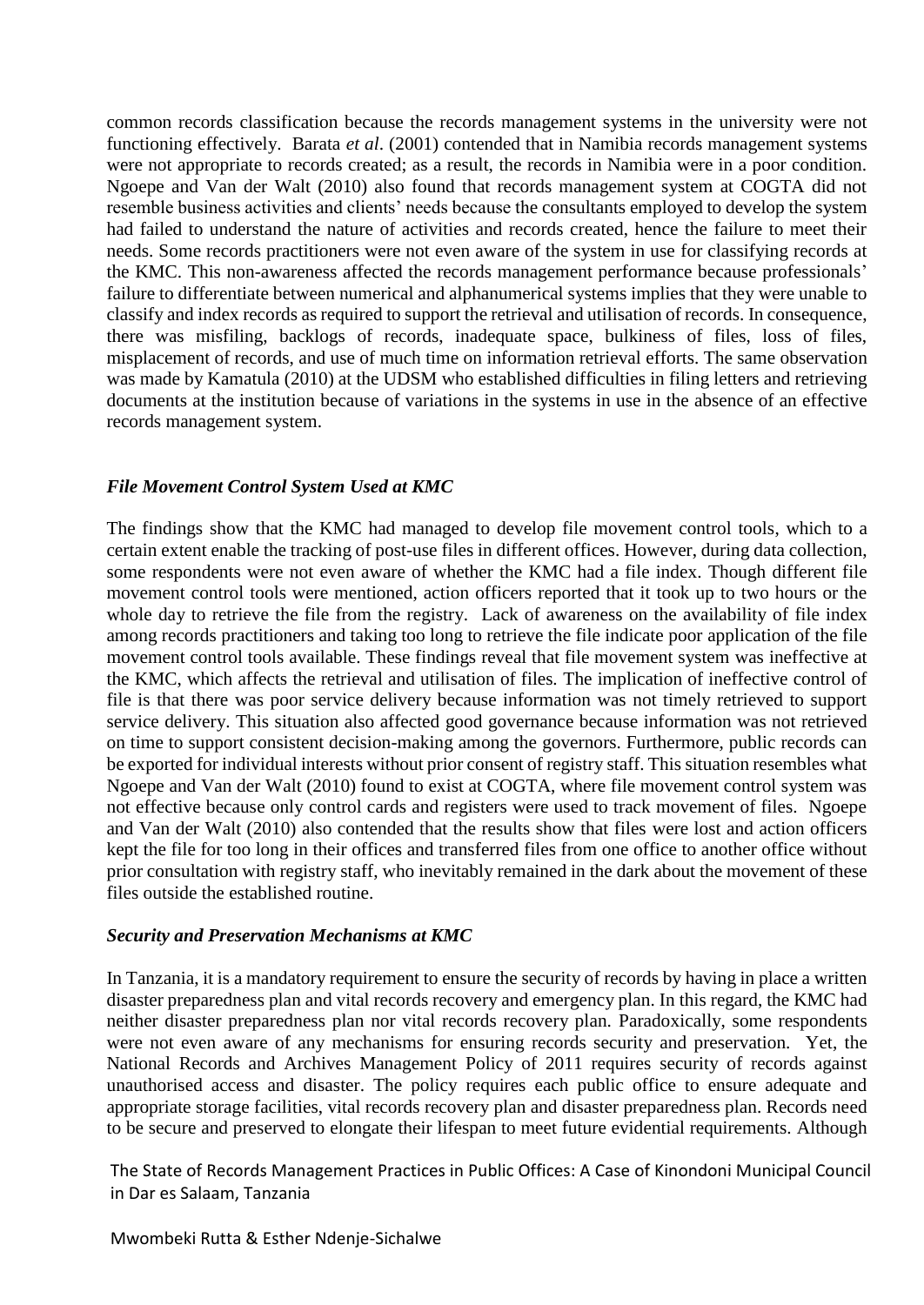the standing order of 2009 restricts access to personal files, some action officers reported accessing their files at the KMC. This situation threatened the security and preservation of records. Marwa (2015) observed the same problem at Temeke Municipal Council (TMC). According to Marwa (2015), records at the TMC were in danger to meet records life-cycle requirements because there was neither disaster preparedness plan nor vital records recovery plan. Ndenje-Sichalwe (2010) contended that Tanzania's government ministries gave security of records low priority because they did not find any written disaster preparedness plan and vital recovery programme. Records were also in danger should a disaster that could affect daily transactions strike; as such vital records could be lost.

# **Challenges to Ensuring Effective Records Management at KMC**

The challenges affected records management at KMC were Lack of RAMD support on records management, lack of resources for managing records and lack of policies, regulations, guidelines and procedures. Also, there were lack of skills and knowledge among records practitioners and low priority given to records management. It was found that poor records management practice at the KMC appears linked to the degeneration attributable to lack of guidance from RAMD contrary to the legal requirement. Consequently, there was poor service delivery. The study findings are consistent with observations obtained at the University of Dar es Salaam by Kamatula (2010). According to Kamatula (2010), records management at the UDSM faced challenges such as congestion of records because of lack of RAMD support. Similarly, Ngoepe and Van der Walt (2010) observed in South Africa that COGTA lacked support from NARS for timely disposition of records.

Furthermore, the study found that action officers were using records without following policies and procedures conspicuous for their absence. As a result, records ended being destroyed, confidentiality was breached and files were lost mainly due to lack of skills and knowledge among action officers. Keorapetse and Keakopa (2012) had observed that lack of skills on records management among employees who deal with records has a depressing impact on records management. Although records personnel had records management qualifications, they were not competent enough to develop a records management system, and enforce policies and procedures, hence poor records management at the KMC. Although Nengomasha (2013) contended that effective records management practices depend on adequate allocation of budgets, records management unit at KMC lacked adequate budget to buy appropriate and adequate storage facilities, installing security system, training records practitioner. In fact, files were deteriorating due to poor storage facilities. Lack of resources affected the security of records because of lacking storage facilities for preserving and protecting records against disaster and unauthorised access. Marwa (2015) found the same problem at the TMC, which was affected by several factors that contribute to the deterioration of records. These were environmental, biological, chemical, and human as well as disaster factors because of lack of budgets for effective preservation. According to Kemoni and Wamukoya (2000), institutions should establish a records management policy as an organisational commitment to records management. Chinyeaka (2013) noted that the intention of the Records Management Act, policy and procedures is to guarantee proper recording of all organisational activities and decisions, with the records created, managed and kept or disposed of appropriately in accordance with proper policies and legislation. And yet, this was not the case at the KMC. Due to lack of guidelines such as retention and disposal schedule, the KMC did not appraise records. As result, it was difficult to differentiate between active records, semi-active records and inactive records as all types of records were mixed. This problematic situation resembles what Ngoepe and Van der Walt (2010) established at the COGTA where they failed to dispose of records because of lack of disposal authority.

*Conclusions and recommendations*

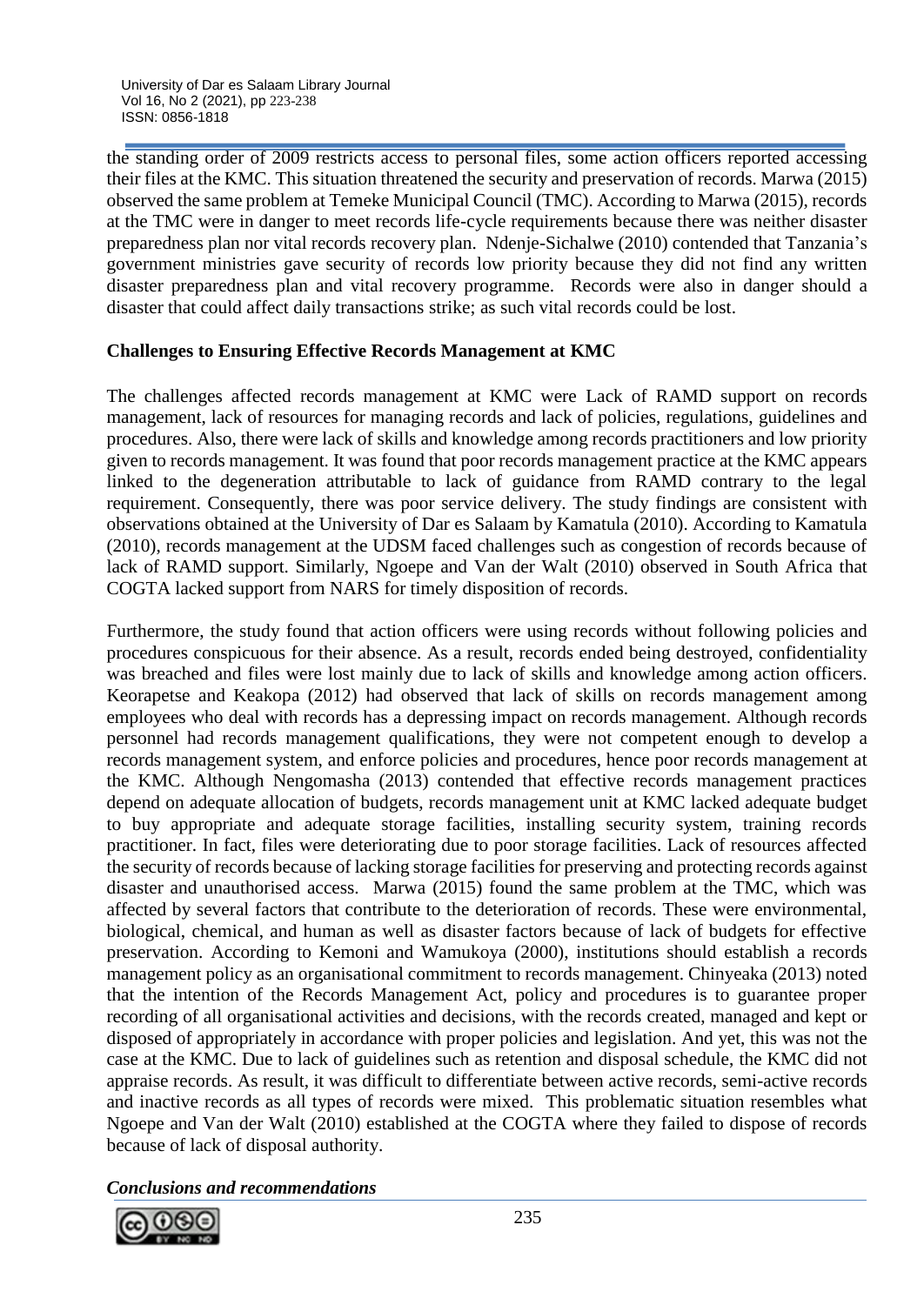The study findings indicate that poor records management programme has affected better records management practices at the KMC. Effective records management programme ensures that records are available whenever needed as evidence in fraud investigations or corruption, or to facilitate the auditing process. Hence, good records management practices serve as a panacea for engendering good performance of an organisation. As such, the management of records in all public offices should be given high priority. Moreover, at the KMC the records management programme in place was too ineffective to translate into best records management practices. Consequently, the KMC was characterised by ineffective records management system, low level of skills and knowledge among records personnel, absence of records management policies, guidelines and procedures, which resulted in poor records management at the KMC. Also lack of file movement control system led to loss of files and documents. All these aspects affected the contribution of records management practices at the KMC. Overall, it is apparent that the KMC has failed to promote better records management largely due to its ineffective records management programme.

Based on the findings and conclusion, the study recommends the following: The KMC should develop a viable records management policy and guidelines such as retention and disposition schedules to ensure the effective implementation of records management programme. The top management should also recognise the need of effective records management by prioritising the records management unit in terms of treatment and budgeting. Indeed, priority to records management can enhance the development of policies, training of staff and acquisition of appropriate and adequate records storage facilities at the KMC, which will ensure security of records and raising of levels of education among records practitioners. The KMC and other public offices need to adhere to the government strategy of establishing the Keyword filling system. Furthermore, the KMC management should establish the link between RAMD for the assistance with the records management programme. The RAMD could enhance effective records management programme, especially in developing policies, guidelines and records management systems. Additionally, the RAMD could help to install the Keyword system at the KMC. This system could enhance electronic records management for security of records by computing information and the use of back-up. The KMC should also ensure security of records by establishing a written disaster preparedness plan and vital records programme to ensure records are kept and protected against unauthorised access and disasters to ensure effective records management programme at the KMC. Through records security, confidentiality would be maintained at the highest level at the KMC. Cumulatively, these recommended records management system measures could yield better results in terms of fostering accountability and quality service delivery.

#### **References**

- Bakare, A, Abdullahi, A. Abioye, A. & Olanrewaju I. (2016). An assessment of records management practice in selected local government councils in Ogun State. Nigeria. Retrieved from [http://www.jistap.org](about:blank)
- Barata, K, Kutzner F., J. &Wamukoya J. (2014). Records, computers, and resources: A difficult equation for Sub-Saharan Retrieved from [https://www.thefreelibrary.com/Records%2c+Computers%2c+and+Resource%3a+A+Di](about:blank) [fficult+Equation+for...-a079742894](about:blank)
- Chaterera, F. (2016).Managing public records in Zimbabwe: The road to good governance, accountability, transparency and effective service delivery. *Journal of the South African Society of Archivists,* 49*,* 116-136.
- Chinyeaka, J. (2013). Records management in the Nigerian public sector and freedom of information Act: The horn of dilemma. *International Journal of Development and Management Review*, 8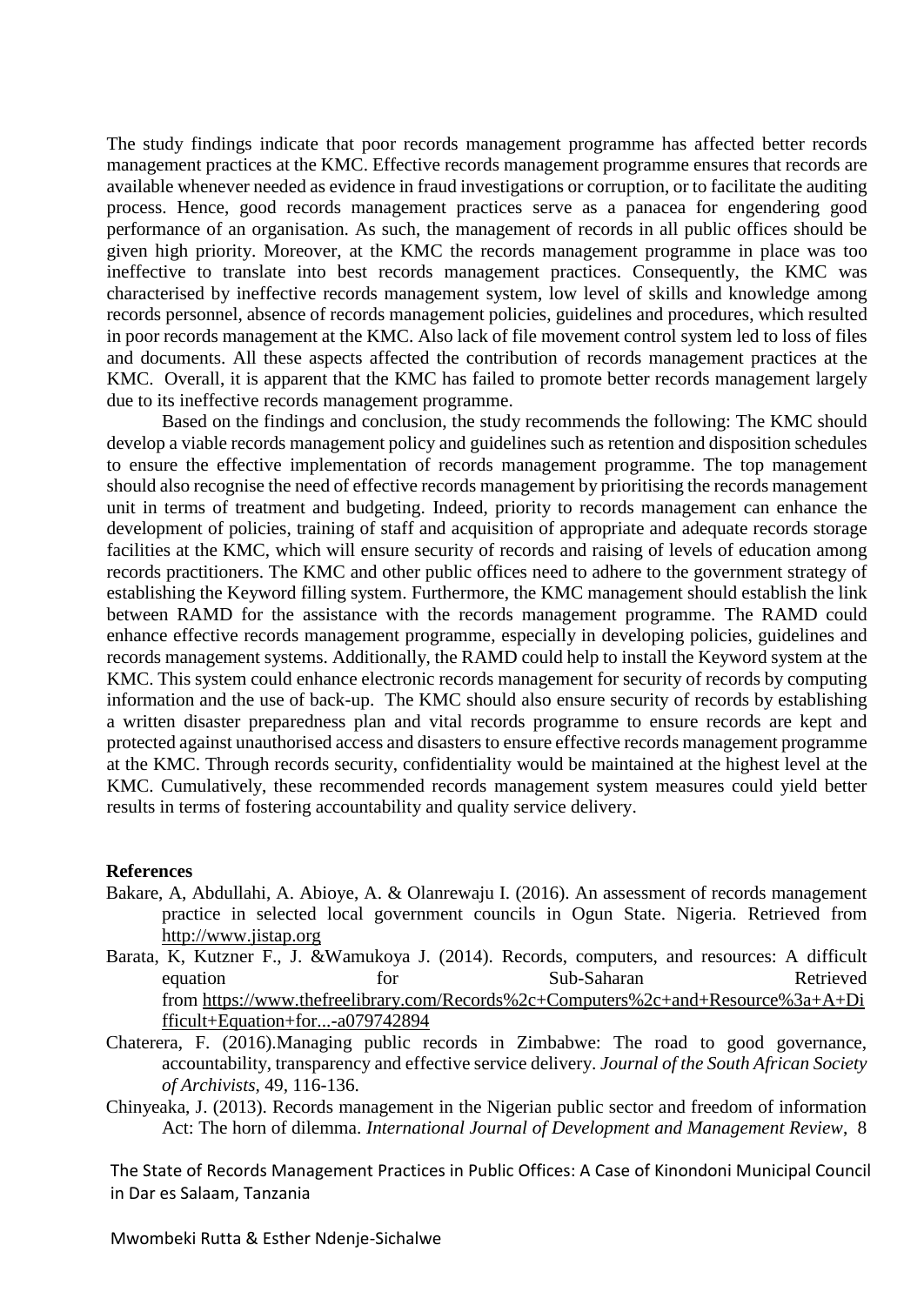(1), 112-123.

- Corporate Storage Services .(2010). About records management, Retrieved from [http://www.corporatestorageservices.com/about-recordsmanagement.html](about:blank)
- Cunningham, K. & Robertson, A. (2002). Establishing a high standard for electronic records management within that Australian public sector. *Records Management Journal,*12(3), 79-86.
- David, R. (2017). Contribution of records management to audit opinions and accountability in government. *South African Journal of Information Management,*19 (1), 771
- Dikopoulous, A. & Mihiotis, A. (2012). The contribution of records management to good governance. *The TQM Journal* 24(2),123-141.
- Ginsberg, W. (2016). Retaining and preserving Federal Records in a digital environment: Background and Issues for Congress. Congressional Research Service, Report for Congress
- International Organization for Standardization (ISO) 15489-1 .(2016). International Standard: Information and documentation-records management. Part 1: General. Geneva: ISO.
- International Records Management Trust. (2011). Managing records as reliable evidence for ICT/ e-Government and Freedom of Information: *An East African Regional Situation Analysis.* IRMT.
- Kamatula, A. G. (2010). Managing records at the University of Dar es Salaam: A case study of University of Dar es Salaam. Masters' Dissertation, University of Botswana.
- Katuu, S & Van der Walt, T. (2016). Assessing the legislative and regulatory framework supporting the management of records in South Africa's public health sector. *South African Journal of Information Management,*18 (1), 121-134.
- Keakopa, S. M. (2006). The management of electronic records in Botswana, Namibia and South Africa: Opportunities and challenges. Doctoral Thesis, University College London.
- Keorapetse, D.L & Keakopa, S. M. (2012). Records management as a means to fight corruption and enhancing accountability in Botswana. *ESARBICA Journal: Journal of Eastern and Southern Africa Regional Branch of Internatinal Council on Archives*, 31*,* 24-35.
- Marwa, H. (2015). Records preservation practices at Temeke Municipal Council, Tanzania. Master's Thesis, Moi University, Eldoret Kenya.
- Matangira, V, Tjiuoro, M &Lukileni, N. (2013). Establishing a university records management programme: A case study of University of Namibia. *Journal for Studies in Humanities and Social Sciences,* 2(2), 103-117.
- Muemi, C &Rotich, G. (2015**).** Influence of records management on service delivery in the public sector in Kenya: A case of lands department, Ministry of Lands, Housing and Urban Development. *Strategic Journal of Business & Change Management*, 2 (69), 667-688.
- Mhina, A. C. (2010). *Desktop handbook for records and archives management*. Dar es Salaam University Press.
- Nengomasha, T. (2013). The past, present and future of records and archives management in sub-Saharan Africa. *Journal of the South African Society of Archivists*, 46(2), 2-11.
- Ndemanyisho, A. J. (2014). Reflecting on revenue collection in Tanzania: What went wrong with records? *International Journal of Education and Research*, 2(8), 118-126.
- Ndenje-Sichalwe, E. (2011). Records management: The role of records management in the implementation of public service reform programme in Tanzania**.** XXI Bi-Annual East and Southern Africa Regional Branch of the International Council on Archives (ESARBICA) General Conference on Access to Information: Archives and Records in Support of Public Sector Reform in Context, Maputo, Mozambique, 6-10 June 2011*.*
- Ndenje-Sichalwe, E. (2010). The significance of record management to fostering accountability in the public service reform programme of Tanzania. Doctoral Thesis, University of KwaZulu-Natal, South Africa.
- Ngoepe, M. &Ngulube, P. (2013). An exploration of the role of records management in corporate governance in South Africa. *SA Journal of Information Management,* 15(2), 112-132.